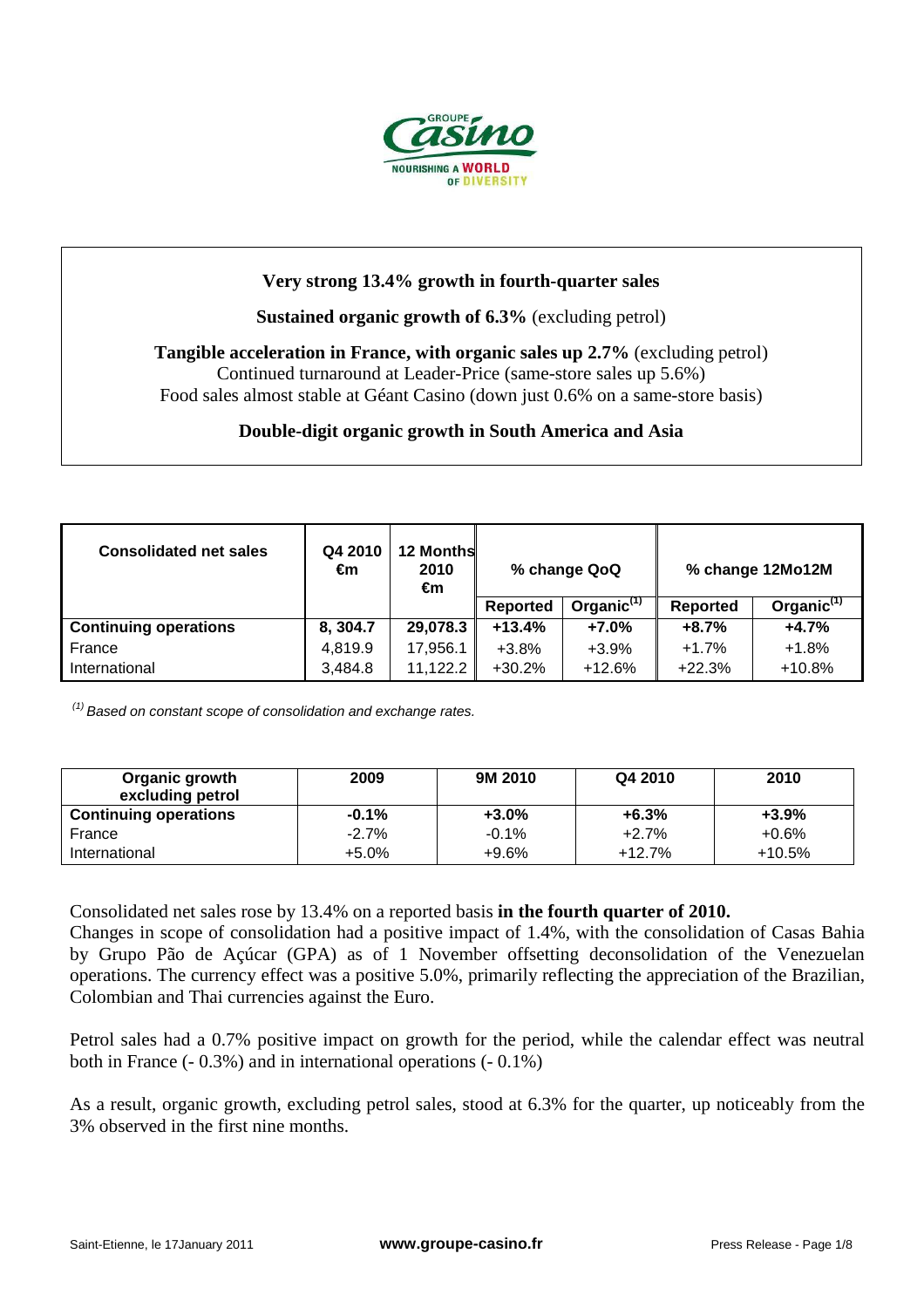In France, the fourth quarter saw a clear improvement in organic growth, to 2.7% (excluding petrol) from a negative 0.1% in the first nine months, attesting to the effectiveness of the sales initiatives undertaken at Leader Price and Géant.

Leader Price reported a 5.6% increase in same-store sales.

Géant Casino's food sales were almost stable (down 0.6%), compared with a 3.5% decline in the third quarter.

Franprix and Monoprix continued to enjoy sustained growth in all store sales, respectively 6.6% and 5.3%. Casino Supermarkets' total sales excluding petrol rose by 3.2% over the period, benefiting from a greater contribution from store expansion.

Cdiscount delivered another quarter of very robust growth, with an 18.7% organic gain.

Confirming their role as a growth driver, International operations saw another quarter of double-digit organic growth, at 12.6%.

Sales growth remained very strong in South America, with a 14.3% organic increase led by an excellent performance in Brazil and Colombia.

In Asia, organic growth gained momentum with a 10.5% increase from 6.2% in the third quarter, reflecting sustained same-store growth and faster expansion of the store base.

**Over the full year**, consolidated sales rose by 8.7% compared with 2009.

Organic growth excluding petrol ended the year at 3.9%, led by double-digit gains in international operations.

International operations are expected to account for around 45% of consolidated sales in 2011, versus 38% in 2010, following the integration of Casas Bahia and the consolidation of Carrefour Thailand operations effective 1 January 2011.

In France the sales targets set at the beginning of the year were met. Leader Price's market share was stable for the year and up in P13, while Géant stabilized its market share at year-end. In all, the Group's market share rose by 0.2 pts both in P12 and P13, and came to 13.2% in the last period.

In addition, the Group exceeded its 2009-2010  $\epsilon$ 1 billion asset disposal programme and reaffirmed its objective of a net debt/EBITDA ratio of less than 2.2x at year-end 2010.

The annual results will be published on 1 March 2011.

*"Fourth-quarter 2010 clearly illustrates Groupe Casino's strengths: a strong presence in emerging markets, predominance in France in the convenience and discount formats that shoppers appreciate, and leadership in the promising e-commerce segment. We are pleased with the very sustained growth in Group sales and the fast expansion in our international business, which accounts for a growing proportion of our revenue stream. In the same way, the noticeably faster growth in our French operations and the confirmed sustained turnaround at Leader Price are real reasons for satisfaction. In 2011, our Group will gain the full benefit of the partnership and acquisition carried out late last year in Brazil and Thailand, and will focus on sustaining the renewed growth in our operations in France"*  said Jean-Charles Naouri, Chairman and Chief Executive Officer.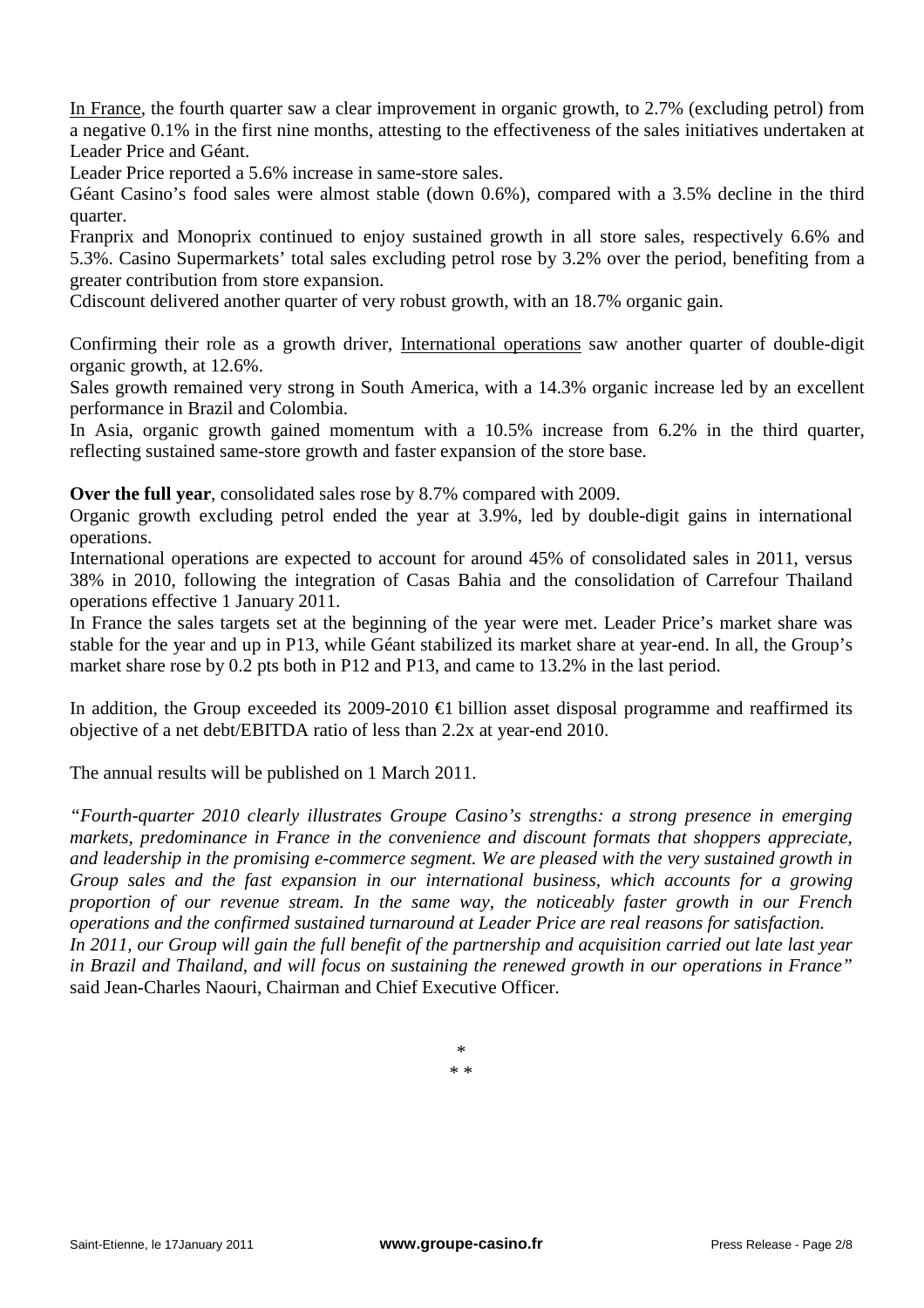#### **FRANCE**

Sales in France rose 3.8% in the fourth quarter, with petrol sales adding 1.2% to growth. Excluding petrol, organic growth stood at 2.7% for the period.

| In $\epsilon$ million        |         | <b>Fourth Quarter 2010</b> |             |                                          | 12 months |          |             |                                          |
|------------------------------|---------|----------------------------|-------------|------------------------------------------|-----------|----------|-------------|------------------------------------------|
|                              | 2009    | 2010                       | %<br>change | Organic<br>growth<br>excluding<br>petrol | 2009      | 2010     | %<br>change | Organic<br>growth<br>excluding<br>petrol |
| Net sales, France            | 4,645.6 | 4,819.9                    | $+3.8%$     | $+2.7%$                                  | 17,664.3  | 17,956.1 | $+1.7%$     | $+0.6%$                                  |
| <b>Franprix-Leader Price</b> | 1,024.1 | 1,077.8                    | $+5.2%$     | $+5.2%$                                  | 4,007.0   | 4,025.8  | $+0.5%$     | $+0.5%$                                  |
| <b>Monoprix</b>              | 502.0   | 528.5                      | $+5.3%$     | $+5.2%$                                  | 1,828.6   | 1,914.3  | $+4.7%$     | $+4.7%$                                  |
| <b>Casino France</b>         | 3,119.5 | 3,213.7                    | $+3.0\%$    | $+1.4%$                                  | 11,828.7  | 12,016.0 | $+1.6%$     | 0.0%                                     |
| Géant Casino HM              | 1,515.6 | 1,526.1                    | $+0.7%$     | $-2.2%$                                  | 5,547.7   | 5,515.6  | $-0.6%$     | $-3.5%$                                  |
| Casino SM                    | 839.8   | 886.3                      | $+5.5%$     | $+3.2%$                                  | 3,355.0   | 3,490.1  | $+4.0%$     | $+1.7%$                                  |
| <b>Superettes</b>            | 350.2   | 347.1                      | $-0.9%$     | $-0.9%$                                  | 1,506.0   | 1,494.4  | $-0.8\%$    | $-0.8%$                                  |
| Other businesses             | 413.9   | 454.1                      | $+9.7%$     | $+11.9%$                                 | 1,420.0   | 1,515.9  | $+6.8%$     | $+9.0%$                                  |

|                            | Q4 2010                |                                   | <b>12 months 2010</b>  |                                   |  |
|----------------------------|------------------------|-----------------------------------|------------------------|-----------------------------------|--|
| Same-store sales           | % change<br>(reported) | % change<br>(excluding<br>petrol) | % change<br>(reported) | % change<br>(excluding<br>petrol) |  |
| Franprix                   | $+0.0\%$               | $+0.0%$                           | $+0.7%$                | $+0.7%$                           |  |
| <b>Leader Price</b>        | $+5.6\%$               | $+5.6%$                           | $-1.4%$                | $-1.4%$                           |  |
| Géant Casino Hypermarkets  | $+0.7%$                | $-2.2\%$                          | $-1.3%$                | $-4.4%$                           |  |
| <b>Casino Supermarkets</b> | $+3.1%$                | $+0.7%$                           | $+2.4%$                | $-0.1%$                           |  |
| Monoprix                   | $+2.2%$                | $+2.2%$                           | $+2.5%$                | $+2.5%$                           |  |

## **Franprix-Leader Price**

The improvement in **Leader-Price**'s same-store sales continued in the fourth quarter, up 5.6% (versus 1.1% in the third quarter) thanks to the combined impact of increased footfalls (up 2.6%) and a higher average basket (up 3.0%). This good performance reflected the effectiveness of the sales initiatives underway since the beginning of the year. Significant price cuts were introduced in the first half, supported by increased advertising. In late July, the integrated stores began carrying a selection of around 100 national brand products, which was broadened to 250 items and extended across the whole store base in mid-October. Sales investments were significantly stepped up in the final quarter to build shopper loyalty and consolidate the improvement in traffic.

The banner also continued to deploy its new store concept, while stepping up the pace of expansion, with the 29 stores opened over the period bringing the total for the year to 52.

**Franprix** reported a sustained 6.6% increase in sales in the fourth quarter, led by the strong expansion drive. In all, 39 stores were opened during the period, for a total of 100 since the beginning of the year. The banner also pursued its store renovation programme, with more than 50% of the store base upgraded by the end of 2010.

Total Franprix-Leader Price sales were up 5.2% in the fourth quarter.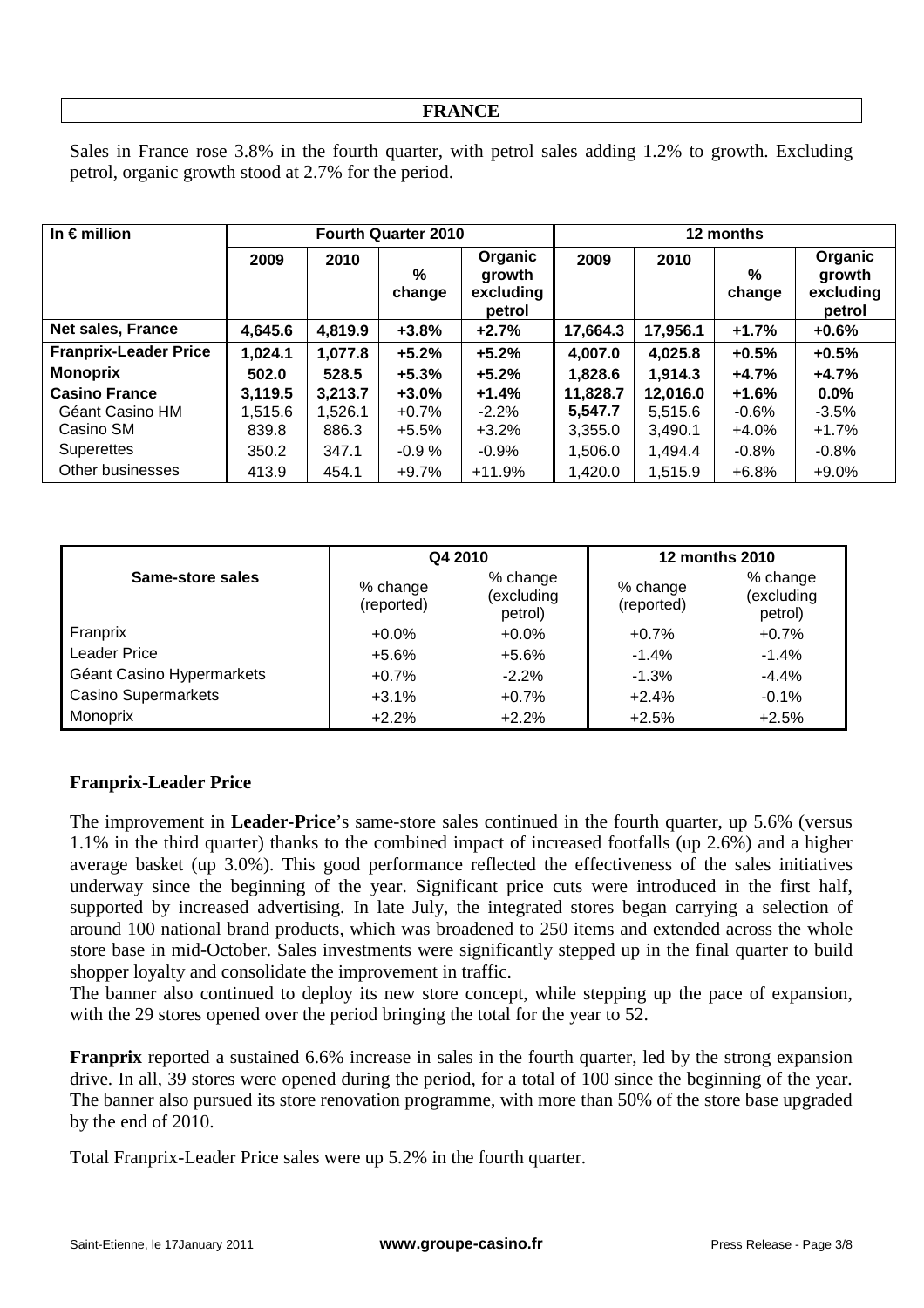## **Monoprix**

Monoprix's same-store sales rose 2.2% in the fourth quarter, lifted by a good performance in food sales. Reported sales were up 5.3%, reflecting the banner's sustained expansion, which saw the opening of four Naturalia units, two Monop and one Beauty Monop during the period. In all, a total of 27 stores were opened over the year, including 7 Citymarché outlets.

The banner gained new market share over the period.

#### **Casino France**

#### **Géant Casino**

Géant Casino same-store sales declined by 2.2% (excluding petrol), compared with 4.1% in the third quarter. The average basket was stable for the period, while the decline in footfalls continued to slow, to 2.2% from 2.8% in the third quarter.

Food sales showed a noticeable improvement, ending the period nearly stable (down 0.6%) compared with a 3.5% decline in the third quarter. Géant has thus started to feel the benefits of the action plan deployed to strengthen price competitiveness. After cutting prices in the first half, the banner focused in the second half on leveraging promotions and loyalty programmes. All those initiatives enabled Géant Casino to meet its objective of stabilizing its market share over the period.

Non-food sales were down 5.6%, in line with the third-quarter trend. Improving non-food performance will be a priority in 2011. Category management organization has now been deployed and is already delivering tangible benefits in home segments, whose sales were stable over the period.

#### **Supermarkets**

Casino Supermarkets' same-store sales rose by 0.7% (excluding petrol) in the fourth quarter.

Three stores were opened during the period, bringing total openings to 11 for the year. Total sales (excluding petrol) ended the quarter up 3.2%, lifted by a higher contribution from expansion.

#### **Superettes**

Superette sales declined by 0.9% during the period.

#### **Other businesses**

Sales from the other businesses increased by 11.9% on an organic basis, driven by Cdiscount's sustained strong momentum (up an organic 18.7%). Over the full year, Cdiscount's organic sales growth totalled 14.5%. This amply offset the fall-off in Géant Casino's non-food sales, enabling the Group to record an increase in non-food sales for the year.

The Group continued to promote synergies between Cdiscount and its banners. The hypermarket pick-up service proved highly successful during the year. Pick-up points for parcels weighing under 30kg have now been deployed in all of the integrated Petit Casino stores. The service will be extended to the entire Superette network in first-half 2011.

> \* \* \*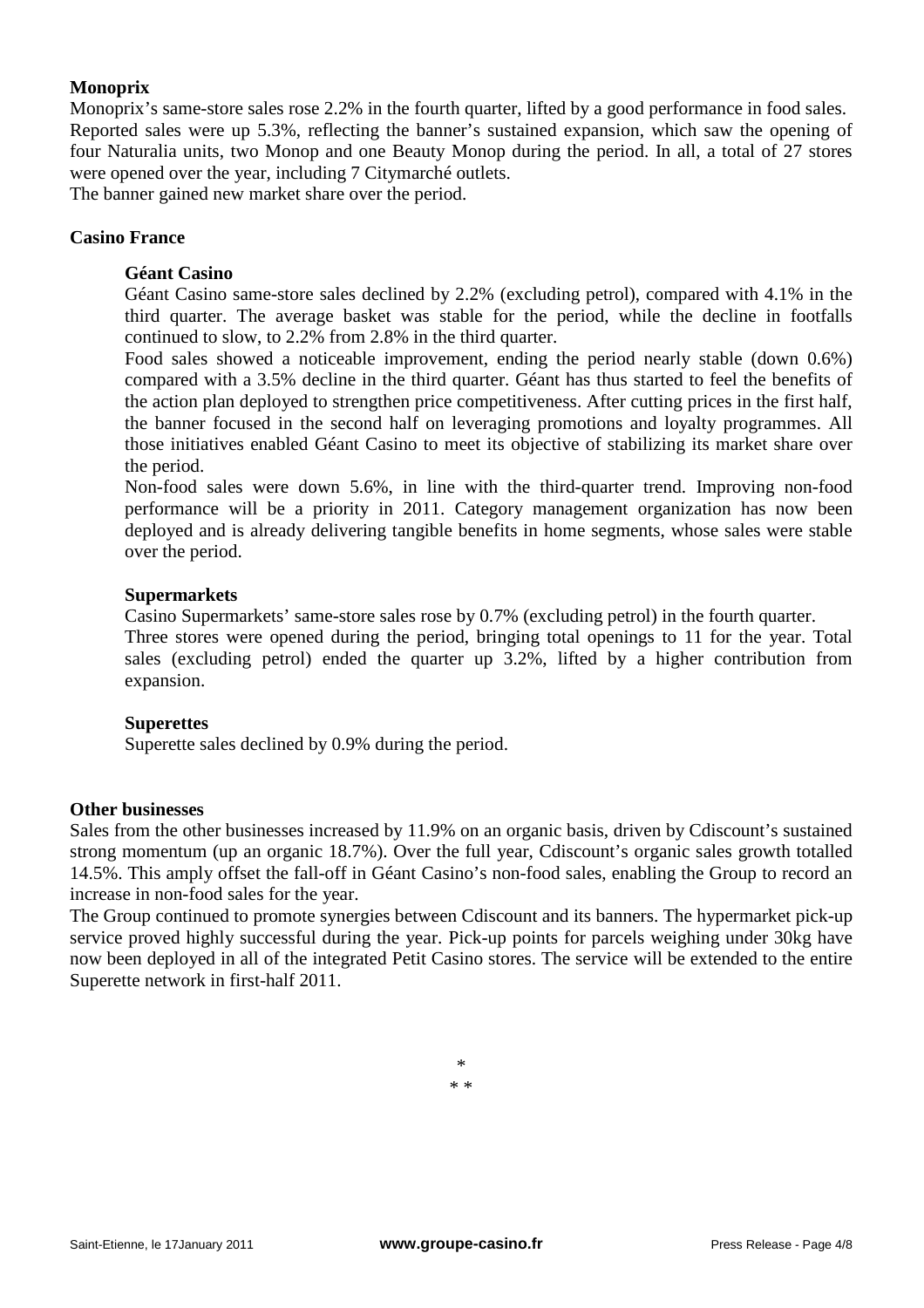## **INTERNATIONAL**

International sales increased by 30.2% in the fourth quarter. Changes in scope of consolidation had a 3.8% positive impact, as the consolidation of Casas Bahia by GPA since 1 November amply offset deconsolidation of the Venezuelan operations. The currency effect was a positive 13.8%, due to the sharp rise in the Brazilian real, Colombian peso and Thai baht against the euro.

Organic growth in international markets stood at 12.6% for the quarter, reflecting the strong gains in same-store sales and faster expansion.

| <b>Consolidated net</b> |                      | <b>Reported growth</b> |                      | Organic growth      | Same-store growth   |                     |
|-------------------------|----------------------|------------------------|----------------------|---------------------|---------------------|---------------------|
| sales                   | Q4 2010              | 12 months 10           | Q4 2010              | 12 months 10        | Q4 2010             | 12 months 10        |
| South America<br>Asia   | $+33.4%$<br>$+29.4%$ | $+25.6%$<br>$+19.2%$   | $+14.3%$<br>$+10.5%$ | $+13.0%$<br>$+7.4%$ | $+11.0%$<br>$+7.7%$ | $+10.3%$<br>$+6.0%$ |

Sales in South America rose by an organic 14.3%, lifted by an excellent performance in Brazil and Colombia.

- GPA sales were up an organic  $15.2\%$  and up  $11.3\%$  on a same-store basis. Excluding Globex, same-store sales rose by a sustained 7.3%\*, led by a good performance in food. Globex turned in another very strong same-store performance, with a 26.1%\* increase. E-commerce operations continued to enjoy fast growth, with sales up more than 60%\*. Total sales in Brazil rose by 47.9%\*, boosted by the consolidation of Casas Bahia.
- In Colombia, the fourth quarter confirmed the faster sales momentum built up since the beginning of the year, impelled by a strong same-store performance and the integration of the CAFAM stores. Exito pursued its store conversion programme, with 32 conversions completed during the year.
- Operations in Uruguay and Argentina both enjoyed sustained growth in same-store sales.

Operations in **Asia** saw double-digit growth in sales, including 10.5% on an organic basis. This was faster than the 6.2% reported in the previous quarter, reflecting the increased contribution from newly opened stores. Same-store growth remained sustained, at 7.7%.

- Operations in Thailand turned in a very solid same-store performance. Expansion was stepped up in line with the business plan, with the opening of three hypermarkets (four over the full year). On 5 January 2011, Big C's shareholders approved the acquisition of Carrefour's local operations, enabling Big C to become co-leader in the Thai hypermarket segment.
- Sales in Vietnam continued to record very strong growth. Four hypermarkets were opened during the period, bringing the store base to 14 by the end of the year.

Growth in the **Indian Ocean** was a satisfactory 5.2% on a same-store basis.

\* Data published by the company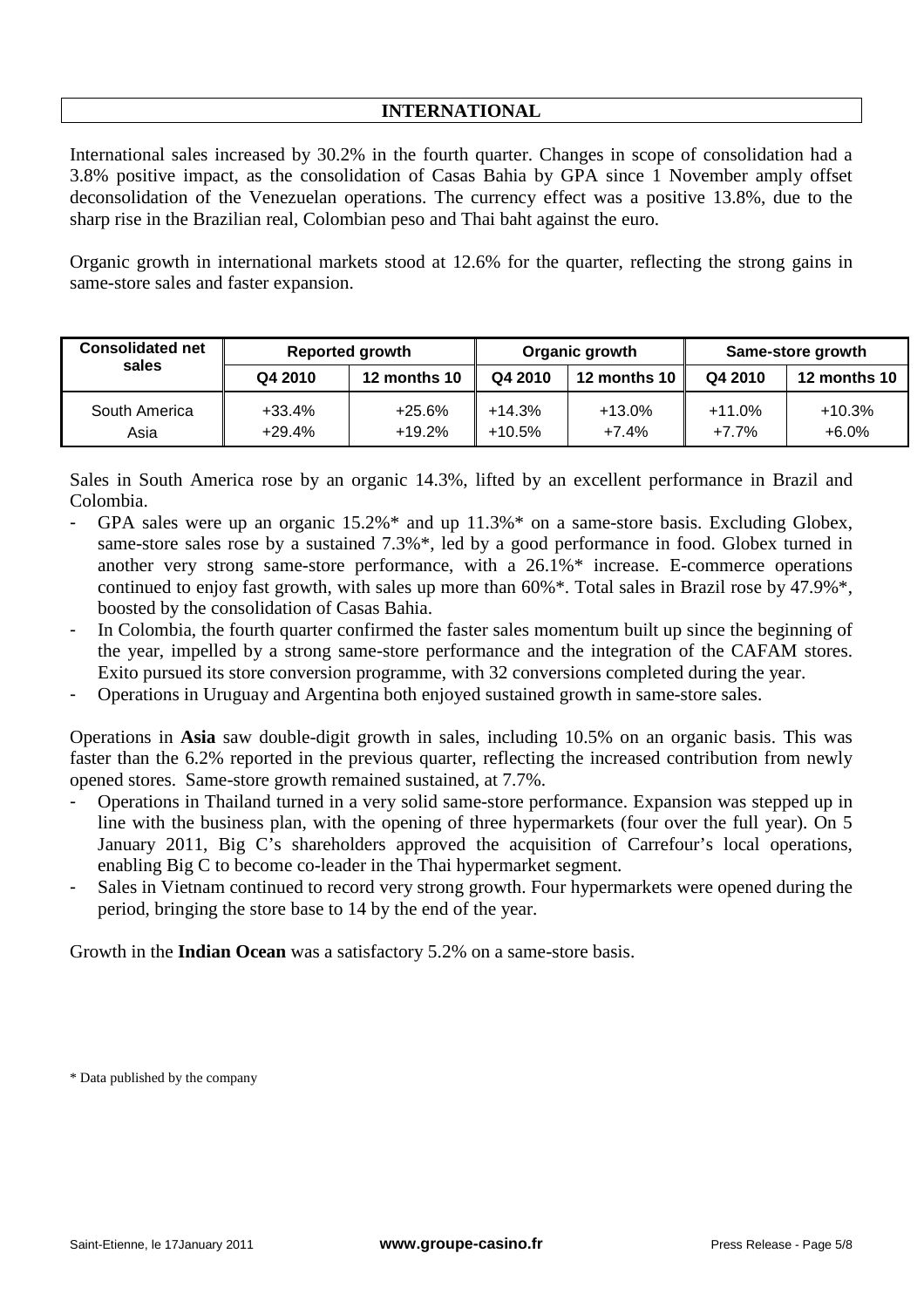# **Main changes in the scope of consolidation**

- The deconsolidation of Venezuelan operations, effective 1 January 2010
- Consolidation of Casas Bahia by GPA, effective 1 November 2010

|                                                                                            | <b>4th Quarter</b>                   |                                      |                                             | % change                                | 12 months                              |                                         | % change                                    |                                          |
|--------------------------------------------------------------------------------------------|--------------------------------------|--------------------------------------|---------------------------------------------|-----------------------------------------|----------------------------------------|-----------------------------------------|---------------------------------------------|------------------------------------------|
|                                                                                            | 2009<br>€m                           | 2010<br>€m                           | <b>in euros</b>                             | At<br>constant<br>exchange<br>rates     | 2009<br>€m                             | 2010<br>€m                              | in<br>euros                                 | At<br>constant<br>exchange<br>rates      |
| <b>FRANCE</b>                                                                              | 4,645.6                              | 4,819.9                              | $+3.8%$                                     | $+3.8%$                                 | 17,664.3                               | 17,956.1                                | $+1.7%$                                     | $+1.7%$                                  |
| Of which:<br><b>Franprix - Leader Price</b>                                                | 1,024.1                              | 1,077.8                              | $+5.2%$                                     | $+5.2%$                                 | 4.007.0                                | 4,025.8                                 | $+0.5%$                                     | $+0.5%$                                  |
| <b>Monoprix</b>                                                                            | 502.0                                | 528.5                                | $+5.3%$                                     | $+5.3%$                                 | 1.828.6                                | 1,914.3                                 | $+4.7%$                                     | $+4.7%$                                  |
| <b>Casino France</b><br>Géant Casino Hypermarkets                                          | 3,119.5<br>1,515.6                   | 3,213.7<br>1,526.1                   | $+3.0%$<br>$+0.7%$                          | $+3.0%$<br>$+0.7%$                      | 11.828.7<br>5,547.7                    | 12,016.0<br>5,515.6                     | $+1.6%$<br>$-0.6%$                          | $+1.6%$<br>$-0.6%$                       |
| Casino Supermarkets                                                                        | 839.8                                | 886.3                                | $+5.5%$                                     | $+5.5%$                                 | 3,355.0                                | 3,490.1                                 | $+4.0%$                                     | $+4.0%$                                  |
| <b>Superettes</b>                                                                          | 350.2                                | 347.1                                | $-0.9%$                                     | $-0.9%$                                 | 1,506.0                                | 1,494.4                                 | $-0.8%$                                     | $-0.8%$                                  |
| Other businesses                                                                           | 413.9                                | 454.1                                | $+9.7%$                                     | $+9.7%$                                 | 1.420.0                                | 1,515.9                                 | $+6.8%$                                     | $+6.8%$                                  |
| <b>INTERNATIONAL</b><br>Of which:<br><b>South America</b><br>Asia<br><b>Other segments</b> | 2,675.5<br>2,018.3<br>423.1<br>234.1 | 3,484.8<br>2,692.2<br>547.6<br>245.0 | $+30.2%$<br>$+33.4%$<br>$+29.4%$<br>$+4.7%$ | $+16.4%$<br>+19.1%<br>+10.5%<br>$+4.1%$ | 9,092.9<br>6,562.9<br>1.685.8<br>844.2 | 11,122.2<br>8,245.3<br>2.009.3<br>867.6 | $+22.3%$<br>$+25.6%$<br>$+19.2%$<br>$+2.8%$ | $+7.7%$<br>$+8.5%$<br>$+7.4%$<br>$+2.3%$ |
| <b>NET SALES - CONTINUING</b><br><b>OPERATIONS</b>                                         | 7,321.1                              | 8,304.7                              | $+13.4%$                                    | $+8.4%$                                 | 26,757.2                               | 29,078.3                                | $+8.7%$                                     | $+3.7%$                                  |

| Average exchange rates        | 9 months<br>2009 | 9 months<br>2010 | % Change | 12 months<br>2009 | 12 months<br>2010 | % Change |
|-------------------------------|------------------|------------------|----------|-------------------|-------------------|----------|
| Argentina (ARS / EUR)         | 0.198            | 0.195            | $-1.3%$  | 0.192             | 0.193             | 0.2%     |
| Uruguay (UYP / EUR)           | 0.031            | 0.038            | 20.8%    | 0.032             | 0.038             | 17.6%    |
| Venezuela (VEF / EUR)         | 0.341            | n/a              | n/a      | 0.334             | n/a               | n/a      |
| Thailand (THB / EUR)          | 0.021            | 0.024            | 11.2%    | 0.021             | 0.024             | 13.5%    |
| Vietnam (VND / EUR) $(x1000)$ | 0.043            | 0.041            | $-4.9%$  | 0.042             | 0.041             | $-3.7%$  |
| Colombia (COP / EUR) (x1000)  | 0.332            | 0.397            | 19.6%    | 0.335             | 0.397             | 18.4.%   |
| Brazil (BRL / EUR)            | 0.352            | 0.427            | 21.0%    | 0.361             | 0.428             | 18.7%    |

| <b>Investor Relations</b>           |                          |  |  |  |  |
|-------------------------------------|--------------------------|--|--|--|--|
| <b>Nadine Coulm</b><br>Aline Nguyen |                          |  |  |  |  |
| ncoulm@groupe-casino.fr             | anguyen@groupe-casino.fr |  |  |  |  |
| +33 (0) 1 53 65 64 17               | +33 (0) 1 53 65 64 85    |  |  |  |  |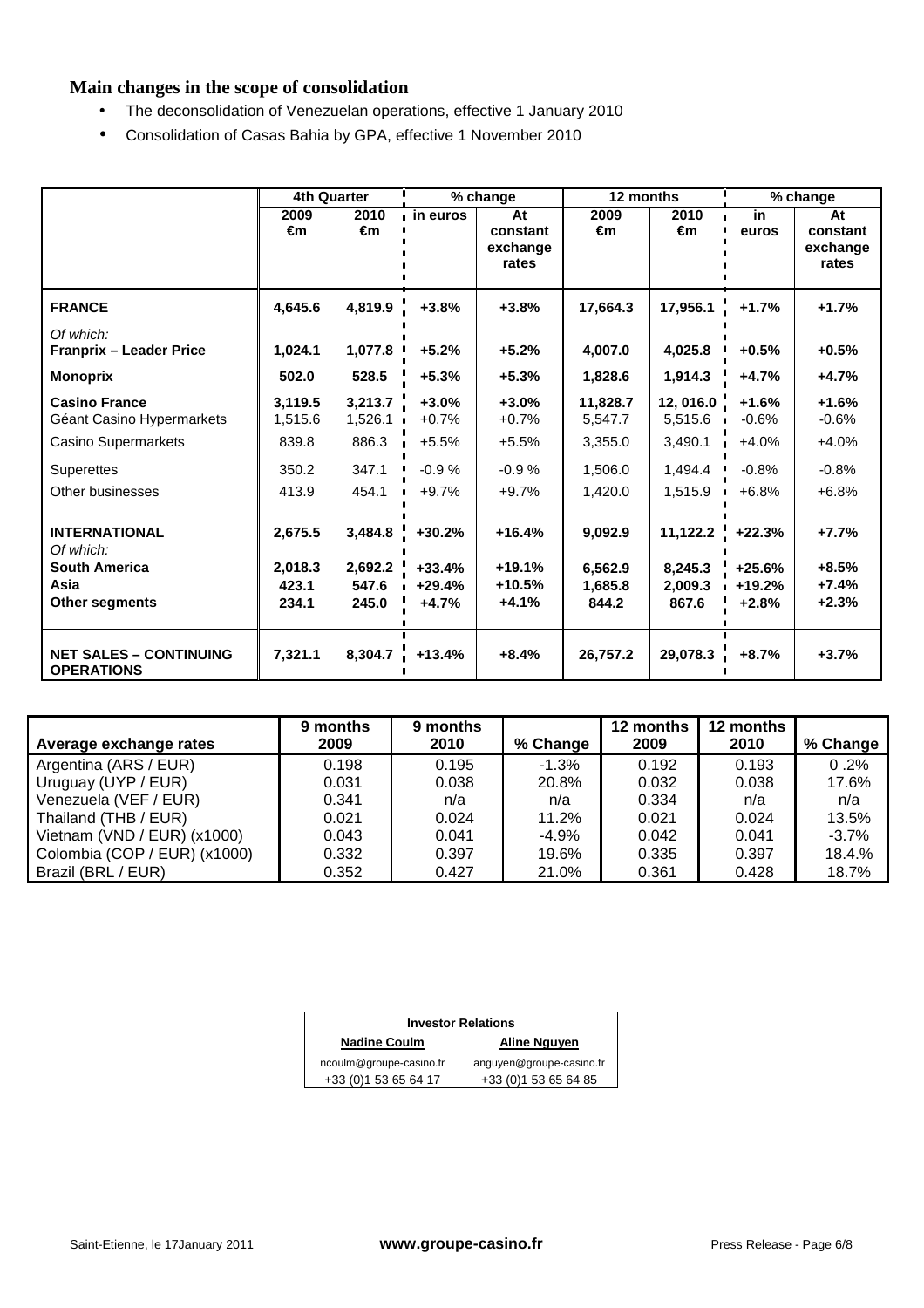| <b>France</b>                                 | 31 Dec. 2009   | 30 Sept. 2010  | 31 Dec. 2010     |
|-----------------------------------------------|----------------|----------------|------------------|
| <b>Géant Casino hypermarkets</b>              | 122            | 125            | 125              |
| Of which French affiliates                    | 5              | 6              | 6                |
| <b>International Affiliates</b>               | 5              | 5              | 5                |
| <b>French Franchises</b>                      |                | $\overline{2}$ | $\overline{c}$   |
| + Service stations                            | 99             | 99             | 99               |
| <b>Casino supermarkets</b>                    | 390            | 402            | 405              |
| Of which French Franchise Affiliates          | 53             | 53             | 54               |
| <b>International Franchise Affiliates</b>     | 21             | 27             | 27               |
| + Service stations                            | 156            | 158            | 160              |
| <b>Franprix supermarkets</b>                  | 789            | 838            | 870              |
| Of which Franchise outlets                    | 472            | 497            | 515              |
| <b>Monoprix supermarkets</b>                  | 463            | 485            | 494              |
| Of which Naturalia                            | 41             | 45             | 49               |
| Of which Franchise outlets/Affiliates         | 117            | 127            | 131              |
| <b>Leader Price discount stores</b>           | 559            | 564            | 585              |
| Of which Franchise outlets                    | 266            | 281            | 294              |
| <b>TOTAL</b> supermarkets and discount stores | 2,201          | 2,289          | 2,354            |
| Of which Franchise outlets/Stores operated    | 929            | 985            | 1,021            |
| under business leases                         |                |                |                  |
| <b>Petit Casino superettes</b>                | 1,816          | 1,796          | 1,791            |
| Of which Franchise outlets                    | 28             | 28             | 29               |
| <b>Eco Services superettes</b>                | 3              | 2              | $\boldsymbol{2}$ |
| Of which Franchises                           | $\overline{2}$ | 1              | 1                |
| <b>Spar superettes</b>                        | 896            | 922            | 928              |
| Of which Franchise outlets                    | 739            | 757            | 761              |
| <b>Vival superettes</b>                       | 1,753          | 1,793          | 1,767            |
| Of which Franchise outlets                    | 1,753          | 1,792          | 1,766            |
| Casitalia and C Asia superettes               | 1              | 1              | 1                |
|                                               |                |                |                  |
| <b>Other Franchise stores</b>                 | 1,257          | 1,310          | 1,260            |
| Corners, Relay, Shell, Elf, Carmag, other     | 1,257          | 1,310          | 1,260            |
| <b>Wholesale outlets</b>                      | 1,025          | 927            | 926              |
| <b>TOTAL CONVENIENCE STORES</b>               | 6,751          | 6,751          | 6,675            |
| Of which Franchise outlets/Stores operated    | 4,805          | 4,816          | 4,744            |
| under business leases                         |                |                |                  |
| <b>Other affiliate stores</b>                 | 13             | 18             | 20               |
| Of which French affiliates                    | 13             | 15             | 17               |
| <b>International Affiliates</b>               |                | 3              | 3                |
| <b>Other businesses</b>                       | 277            | 287            | 287              |
| <b>Casino Restauration</b>                    | 277            | 287            | 287              |
| <b>TOTAL France</b>                           | 9,364          | 9,470          | 9,461            |
| Hypermarkets                                  | 122            | 125            | 125              |
| Supermarkets                                  | 1,642          | 1,725          | 1,769            |
| Discount stores                               | 559            | 564            | 585              |
| Superettes and other stores                   | 6,764          | 6,769          | 6,695            |
| Other                                         | 277            | 287            | 287              |